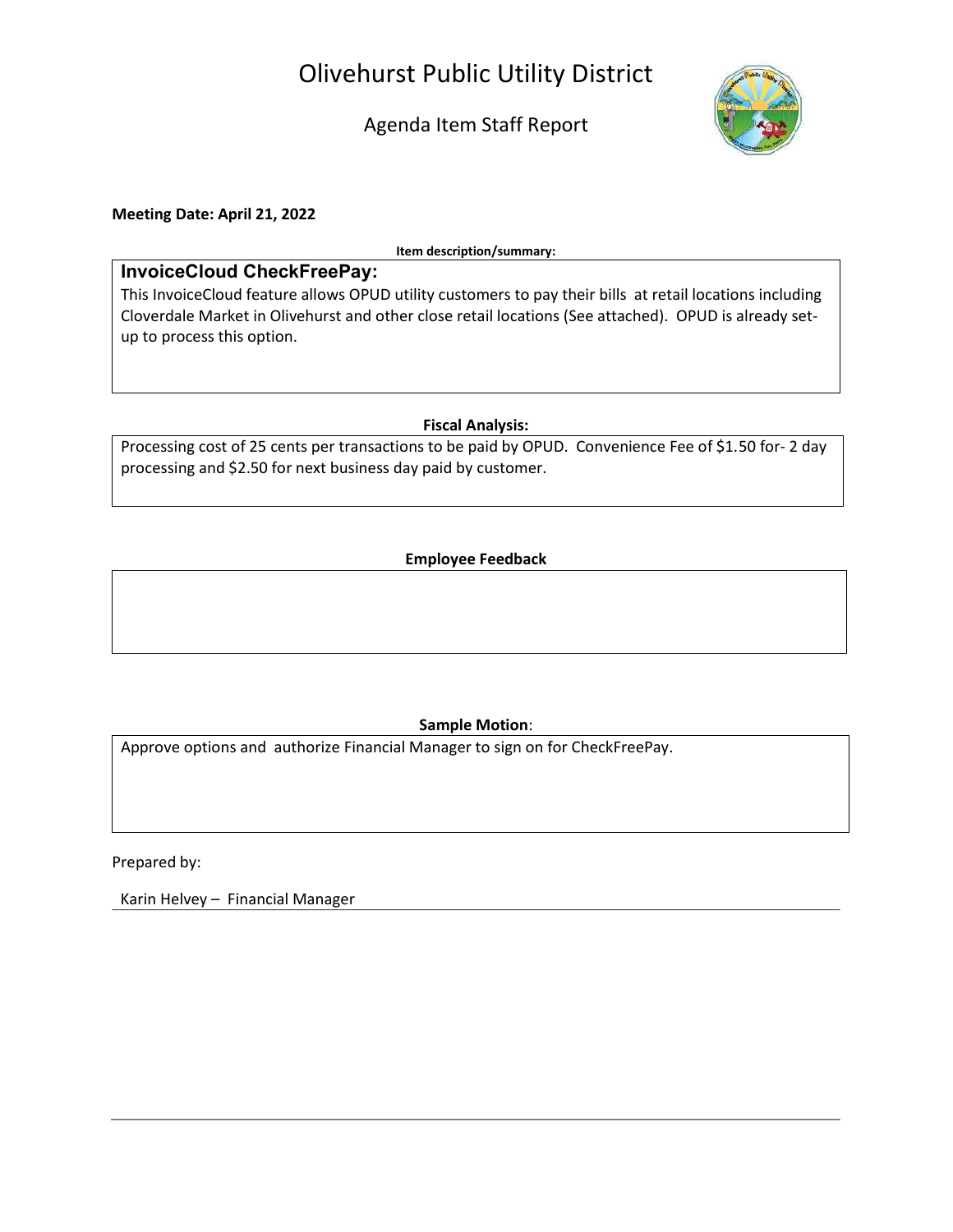# What fees are applicable to the payer?

- The fee is based on Payer's choice of delivery:
	- $\circ$  Standard \$1.50, payment in 2 business days
	- $\circ$  Expedited \$2.50, payment in the next business day. This needs to be keyed in at the agent location or entered prior to 7p Eastern for next business day delivery.
	- $\circ$  Exception: both Walmart and Kroger stores offer the next day delivery option only at \$1.50 price point.

# What fees are applicable to the Olivehurst PUD?

- \$50 per month online bank direct access fee
- \$0.25 per transaction (processing fee)

Add On Order Form: There is no set up fee, just need paperwork signed off on to begin the work in getting this ready for you

#### How do billers typically communicate locations available for payment and their cost to payers?

- Billers will usually post on their site the cash retail Walk-in Payment Locations (I can send you that)
- Let them know that there is a Fee incurred (that you receive no part of), and that their payment could take 1-3 business days to be credited to the consumer's account.

## LOCATIONS IN THE SAME ZIP CODE

#### CLOVERLEAF MARKET

5780 FEATHER RIVER BOULEVARD OLIVEHURST, CA 95961 Tel: 530.742.2963 Sunday: 8:00 AM - 9:00 PM Monday: 8:00 AM - 9:00 PM Tuesday: 8:00 AM - 9:00 PM Wednesday: 8:00 AM - 9:00 PM Thursday: 8:00 AM - 9:00 PM Friday: 8:00 AM - 9:00 PM Saturday: 8:00 AM - 9:00 PM

#### LOCATIONS OUTSIDE THE ZIP CODE AND WITHIN 10 MILES

#### EL TORO LOCO #5

240 GARDEN HIGHWAY YUBA CITY, CA 95991 Tel: 530.673.1500 Sunday: 6:00 AM - 11:00 PM

#### DISCOTECA VALLARTA

637 PLUMAS ST YUBA CITY, CA 95991 Tel: 530.673.5273 Sunday: 10:00 AM - 8:00 PM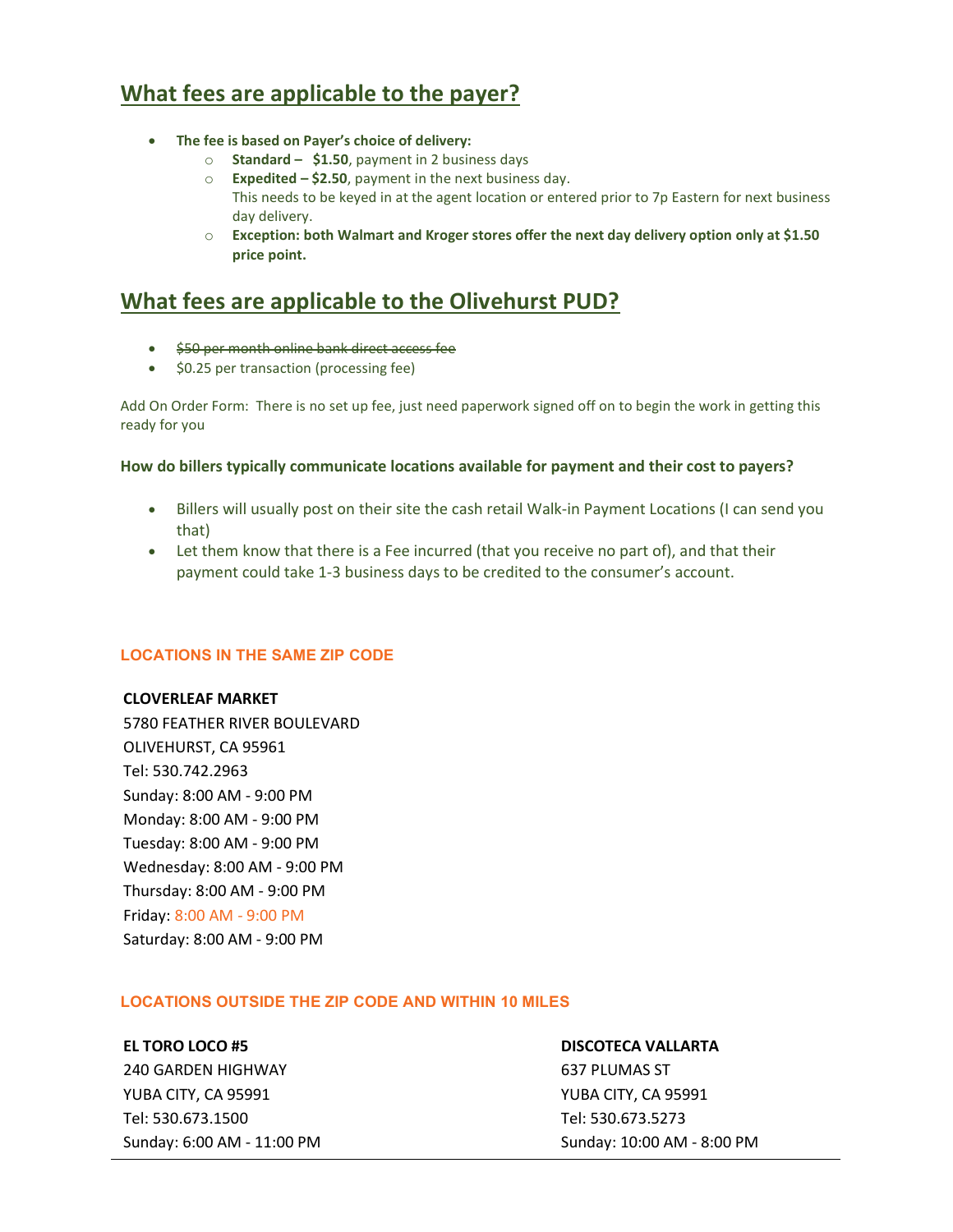Monday: 6:00 AM - 11:00 PM Tuesday: 6:00 AM - 11:00 PM Wednesday: 6:00 AM - 11:00 PM Thursday: 6:00 AM - 11:00 PM Friday: 6:00 AM - 11:00 PM Saturday: 6:00 AM - 11:00 PM

#### CA CHECK CASHING STORES #649

1222 COLUSA AVE. SUITE A YUBA CITY, CA 95991 Tel: 530.671.7696 Sunday: 10:00 AM - 5:00 PM Monday: 8:00 AM - 8:00 PM Tuesday: 8:00 AM - 8:00 PM Wednesday: 8:00 AM - 8:00 PM Thursday: 8:00 AM - 8:00 PM Friday: 8:00 AM - 8:00 PM Saturday: 9:00 AM - 6:00 PM

#### ACE CASH EXPRESS #4093

6000 LINDHURST MARYSVILLE, CA 95901 Tel: 530.741.0464 Sunday: 10:00 AM - 3:00 PM Monday: 9:00 AM - 7:00 PM Tuesday: 9:00 AM - 7:00 PM Wednesday: 9:00 AM - 7:00 PM Thursday: 9:00 AM - 7:00 PM Friday: 9:00 AM - 8:00 PM Saturday: 9:00 AM - 6:00 PM

#### ACE CASH EXPRESS #4338

729 EAST STREET MARYSVILLE, CA 95901 Tel: 530.749.9928 Sunday: Closed Monday: 8:00 AM - 6:00 PM Tuesday: 8:00 AM - 6:00 PM Wednesday: 8:00 AM - 6:00 PM Thursday: 8:00 AM - 6:00 PM Friday: 8:00 AM - 6:00 PM Saturday: 8:00 AM - 5:00 PM

Monday: 10:00 AM - 9:00 PM Tuesday: 10:00 AM - 9:00 PM Wednesday: 10:00 AM - 9:00 PM Thursday: 10:00 AM - 9:00 PM Friday: 10:00 AM - 9:00 PM Saturday: 10:00 AM - 9:00 PM

#### WAL-MART STORES, INC #01903

1150 HARTER ROAD YUBA CITY, CA 95993 Tel: 530.751.0130 Sunday: 8:00 AM - 9:00 PM Monday: 8:00 AM - 9:00 PM Tuesday: 8:00 AM - 9:00 PM Wednesday: 8:00 AM - 9:00 PM Thursday: 8:00 AM - 9:00 PM Friday: 8:00 AM - 9:00 PM Saturday: 8:00 AM - 9:00 PM

#### WAL-MART STORES, INC #05136

1131 NORTH BEALE ROAD MARYSVILLE, CA 95901 Tel: 530.634.9751 Sunday: Closed Monday: 8:00 AM - 9:00 PM Tuesday: 8:00 AM - 9:00 PM Wednesday: 8:00 AM - 9:00 PM Thursday: 8:00 AM - 9:00 PM Friday: 8:00 AM - 9:00 PM Saturday: Closed

#### EL TORO LOCO MARKET #20

1822 N BEALE RD MARYSVILLE, CA 95901 Tel: 530.329.8613 Sunday: 7:00 AM - 5:00 PM Monday: 7:00 AM - 5:00 PM Tuesday: 7:00 AM - 5:30 PM Wednesday: 7:00 AM - 5:00 PM Thursday: 7:00 AM - 5:00 PM Friday: 7:00 AM - 5:00 PM Saturday: 7:00 AM - 5:00 PM